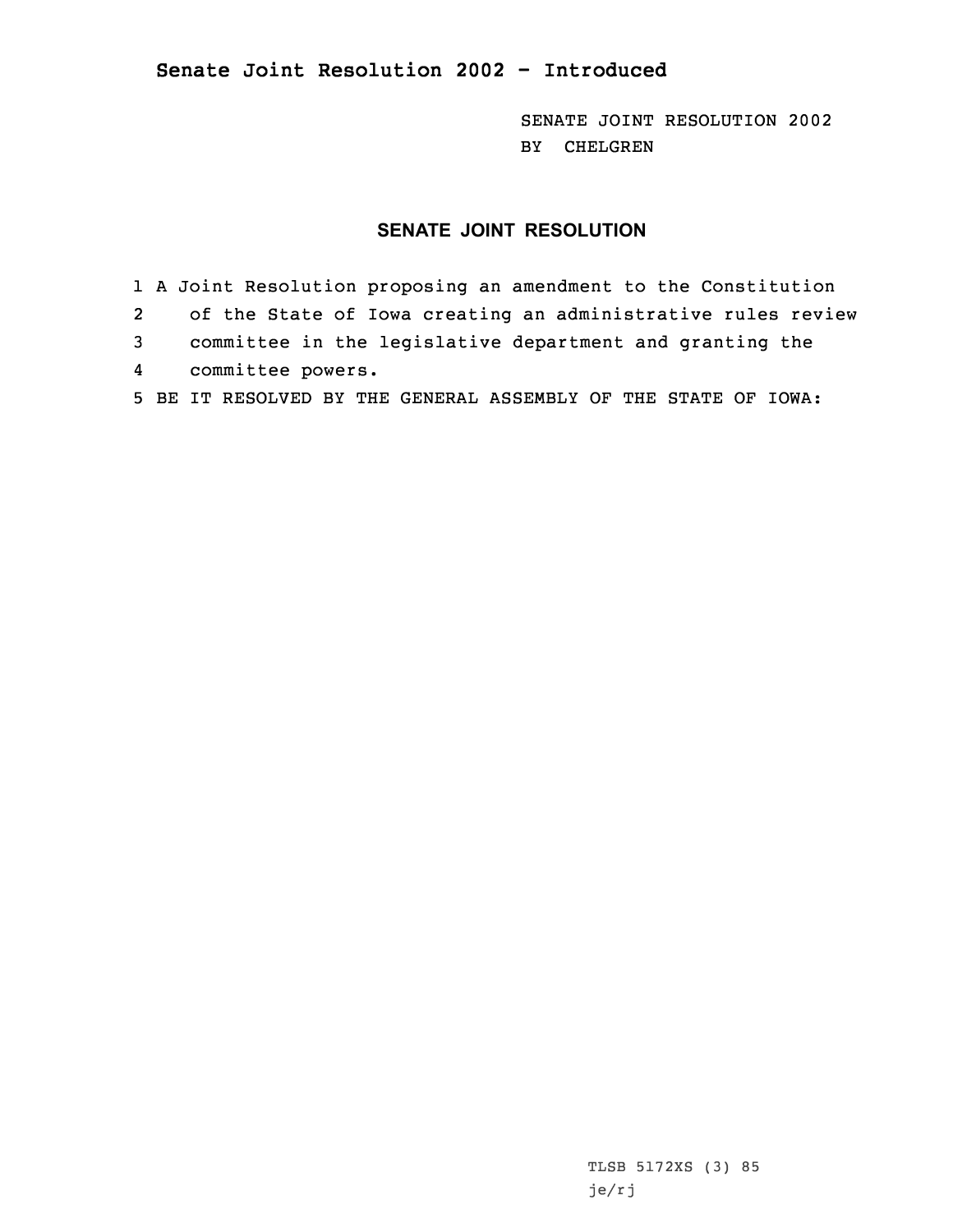1 Section 1. Article III of the Constitution of the State of 2 Iowa is amended by adding the following new section:

3 **Administrative rules review committee.** SEC. 41.

4

1. For the purposes of this section:

 a. "Administrative rule" means each state agency statement of general applicability that implements, interprets, or prescribes law or policy, or that describes the organization, procedure, or practice requirements of any state agency. "Administrative rule" includes an executive order or directive of the governor that creates <sup>a</sup> state agency or establishes <sup>a</sup> program or that transfers <sup>a</sup> program between state agencies established by statute or administrative rule. "Administrative rule" includes <sup>a</sup> portion of an administrative rule or the amendment or repeal of an existing administrative rule. The general assembly may provide by law for exclusions from this definition.

 b. "State agency" means each board, commission, department, officer, or other administrative office or unit of the state. "State agency" does not include the general assembly, the judicial branch or any of its components, the governor, or <sup>a</sup> political subdivision of the state or its offices and units. The general assembly may provide by law for exclusions from this definition.

24 2. An administrative rules review committee is created in the legislative department, to consist of an equal number of members of each house of the general assembly, for the purpose of providing oversight of powers and duties delegated to state agencies. The general assembly shall provide by law for the implementation of this section, including but not limited to procedures for the committee to exercise its powers.

 3. <sup>A</sup> state agency shall not adopt an administrative rule without notice or public participation unless explicitly granted authority to adopt such administrative rule without notice or public participation by law or unless the committee determines that notice and public participation would be

-1-

LSB 5172XS (3) 85 je/rj  $1/6$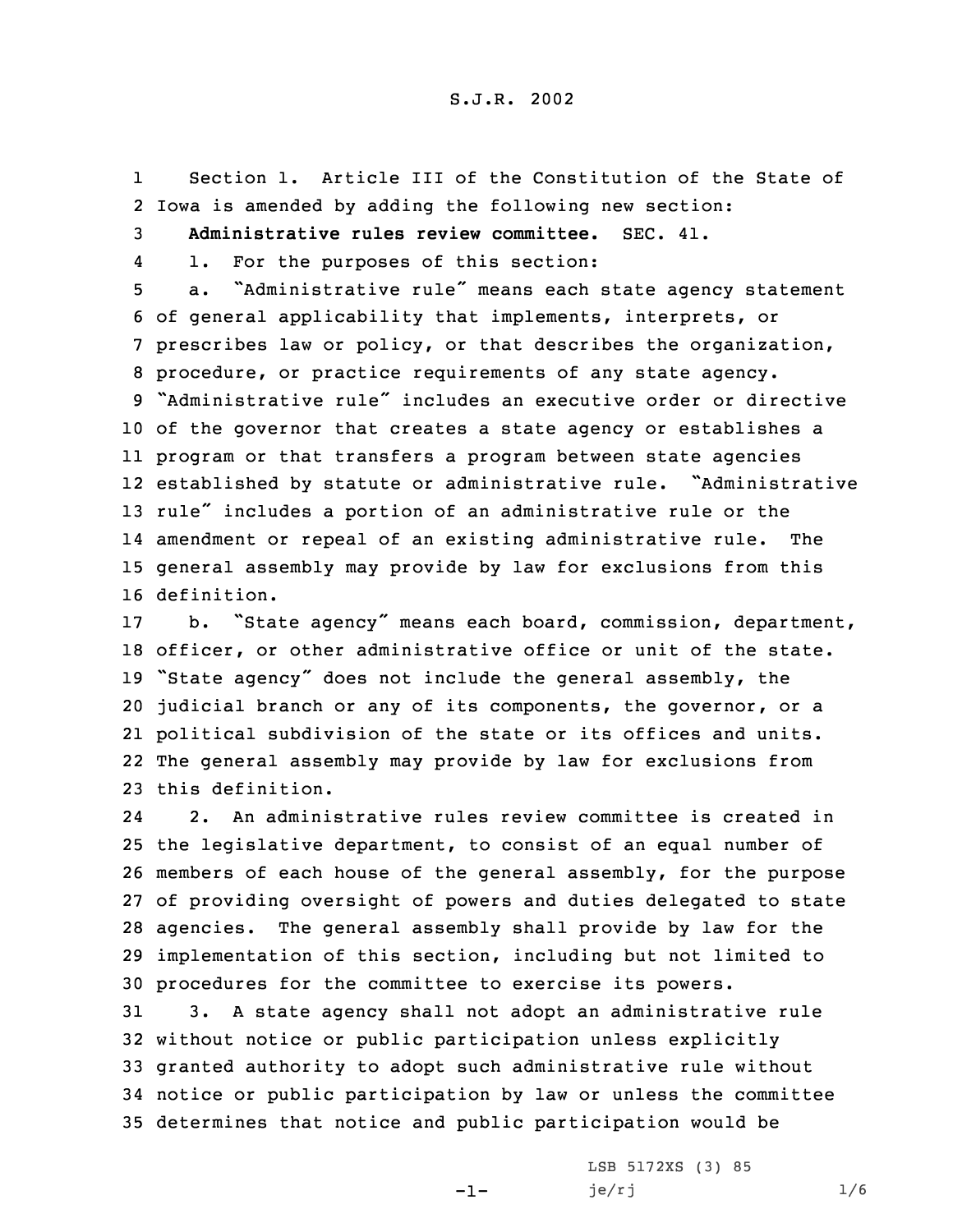1 unnecessary, impracticable, or contrary to the public interest. 2 4. The powers of the committee include but are not limited 3 to the following:

4 a. Suspending further action by <sup>a</sup> state agency prior to 5 adoption of <sup>a</sup> proposed administrative rule for <sup>a</sup> period of time 6 no longer than seventy days as provided by law.

 b. Requiring <sup>a</sup> state agency to complete and publish <sup>a</sup> regulatory analysis of <sup>a</sup> proposed administrative rule, detailing costs, benefits, and alternative methods for achieving the purpose of the administrative rule, before the state agency adopts the administrative rule. The committee may also require <sup>a</sup> state agency to complete and publish <sup>a</sup> regulatory analysis of an administrative rule adopted by the state agency without notice or public participation.

 c. Objecting to the adoption of an administrative rule by <sup>a</sup> state agency without notice or public participation. The administrative rule shall cease to be effective after <sup>a</sup> period of time subsequent to the objection as provided by law. The committee may also suspend the implementation or enforcement of the administrative rule until the administrative rule ceases to be effective. In any proceeding for judicial review or for enforcement of the administrative rule heard subsequent to the objection, the burden of proof shall be on the state agency to establish that allowing for notice or public participation before adopting the administrative rule was impracticable, unnecessary, or contrary to the public interest. If the state agency fails to meet the burden of proof prescribed for the administrative rule, the court shall declare the administrative rule invalid.

 d. Suspending the implementation or enforcement of an administrative rule adopted by <sup>a</sup> state agency for <sup>a</sup> period of time no later than the adjournment of the next regular session of the general assembly as provided by law, if the effective date of such administrative rule occurred sooner than thirty-five days after the administrative rule was officially

 $-2-$ 

LSB 5172XS (3) 85  $je/rj$  2/6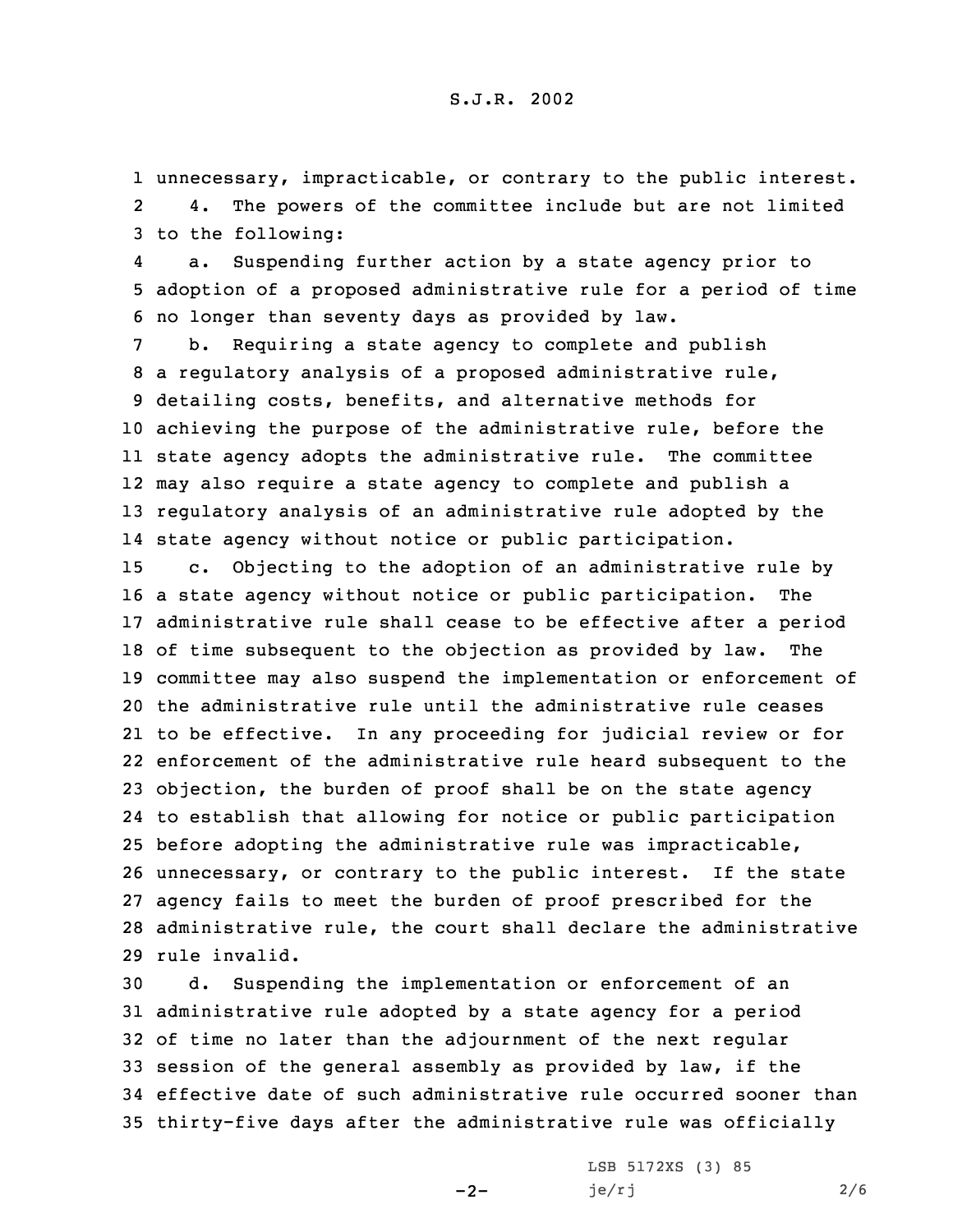1 published as provided by law.

2 e. Delaying the effective date of an administrative rule 3 proposed by <sup>a</sup> state agency for <sup>a</sup> period of time no later than 4 the adjournment of the next regular session of the general 5 assembly as provided by law.

 f. Objecting to an administrative rule proposed or adopted by <sup>a</sup> state agency if the committee deems the administrative rule unreasonable, arbitrary, capricious, or otherwise beyond the authority delegated to the state agency. In any proceeding for judicial review or for enforcement of the administrative rule heard subsequent to the objection, the burden of proof shall be on the state agency to establish 13 that the administrative rule is not unreasonable, arbitrary, capricious, or otherwise beyond the authority delegated to the state agency. If the state agency fails to meet the burden of proof prescribed for the administrative rule, the court shall declare the administrative rule invalid and judgment shall be rendered against the state agency for court costs and reasonable attorney fees.

 Sec. 2. REFERRAL AND PUBLICATION. The foregoing proposed amendment to the Constitution of the State of Iowa is referred to the general assembly to be chosen at the next general election for members of the general assembly, and the secretary of state is directed to cause the proposed amendment to be published for three consecutive months previous to the date of that election as provided by law.

27 EXPLANATION

28 **The inclusion of this explanation does not constitute agreement with** <sup>29</sup> **the explanation's substance by the members of the general assembly.**

 This joint resolution proposes an amendment to the Constitution of the State of Iowa creating an administrative rules review committee in the legislative department and granting the committee powers.

34 The resolution creates an administrative rules review 35 committee in the legislative branch, to consist of an equal

 $-3-$ 

LSB 5172XS (3) 85  $je/rj$  3/6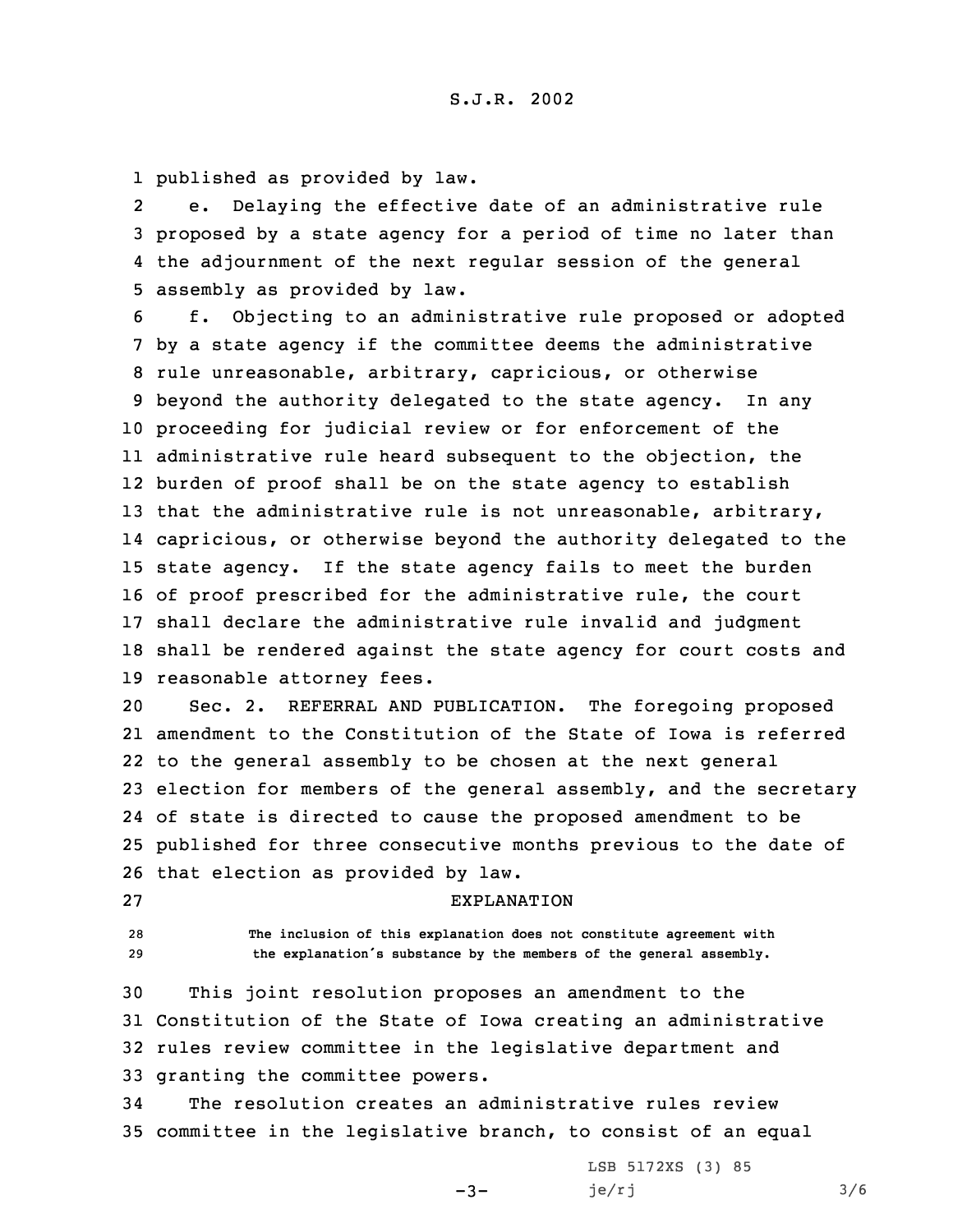## S.J.R. 2002

1 number of members of each house of the general assembly, for the purpose of providing oversight of powers and duties delegated to state agencies. The resolution directs the general assembly to provide by law for implementation of the resolution, including but not limited to procedures for the committee to exercise its powers.

 The resolution defines "administrative rule" as each state agency statement of general applicability that implements, interprets, or prescribes law or policy, or that describes the organization, procedure, or practice requirements of any state agency. "Administrative rule" includes an executive order or directive of the governor that creates <sup>a</sup> state agency or establishes <sup>a</sup> program or that transfers <sup>a</sup> program between state agencies established by statute or administrative rule. "Administrative rule" includes <sup>a</sup> portion of an administrative rule or the amendment or repeal of an existing administrative rule. The resolution defines "state agency" as each board, commission, department, officer, or other administrative office or unit of the state. "State agency" does not include the general assembly, the judicial branch or any of its components, the governor, or <sup>a</sup> political subdivision of the state or its offices and units. The general assembly may provide by law for exclusions from these definitions.

24 The resolution prohibits <sup>a</sup> state agency from adopting an administrative rule without notice or public participation unless explicitly granted authority to adopt such administrative rule by law or unless the committee determines that notice and public participation would be unnecessary, impracticable, or contrary to the public interest.

 The resolution provides for powers of the committee. The committee may suspend further action by <sup>a</sup> state agency to adopt <sup>a</sup> proposed administrative rule for <sup>a</sup> period of time no longer than 70 days as provided by law.

34 The committee may require <sup>a</sup> state agency to complete and 35 publish <sup>a</sup> regulatory analysis of <sup>a</sup> proposed administrative

 $-4-$ 

LSB 5172XS (3) 85 je/rj  $4/6$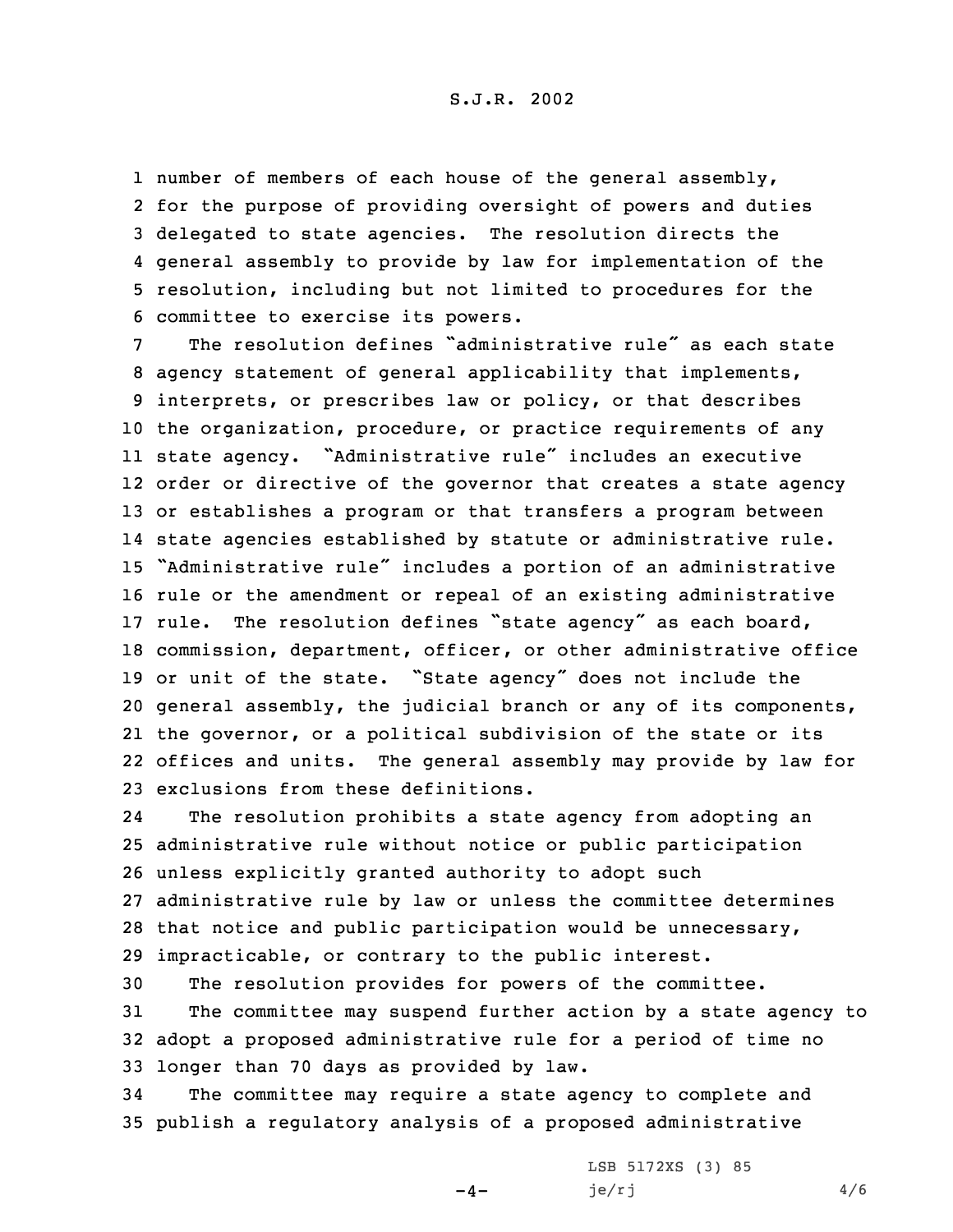S.J.R. 2002

 rule, detailing costs, benefits, and alternative methods for achieving the purpose of the administrative rule before the state agency adopts the administrative rule. The committee may also require <sup>a</sup> state agency to complete and publish <sup>a</sup> regulatory analysis of an administrative rule adopted without notice or public participation.

 The committee may object to the adoption of an administrative rule by <sup>a</sup> state agency without notice or public participation. The administrative rule ceases to be effective after <sup>a</sup> period of time subsequent to the objection as provided by law. The committee may also suspend the implementation or enforcement of the administrative rule until the administrative rule ceases to be effective. In any proceeding for judicial review or for enforcement of the administrative rule heard subsequent to the objection, the state agency bears the burden of proof to establish that allowing for notice or public participation before adopting the administrative rule was impracticable, unnecessary, or contrary to the public interest. 19 If the state agency fails to meet the burden of proof, the court shall declare the administrative rule invalid.

21 The committee may suspend the implementation or enforcement of an adopted administrative rule for <sup>a</sup> period of time no later than the adjournment of the next regular session of the general assembly as provided by law, if the effective date of such administrative rule occurred sooner than 35 days after the administrative rule was officially published as provided by 27 law.

 The committee may delay the effective date of an administrative rule proposed by <sup>a</sup> state agency for <sup>a</sup> period of time no later than the adjournment of the next regular session of the general assembly as provided by law.

 The committee may object to an administrative rule proposed or adopted by <sup>a</sup> state agency if the committee deems the administrative rule unreasonable, arbitrary, capricious, or otherwise beyond the authority delegated to the state agency.

 $-5-$ 

LSB 5172XS (3) 85  $je/rj$  5/6